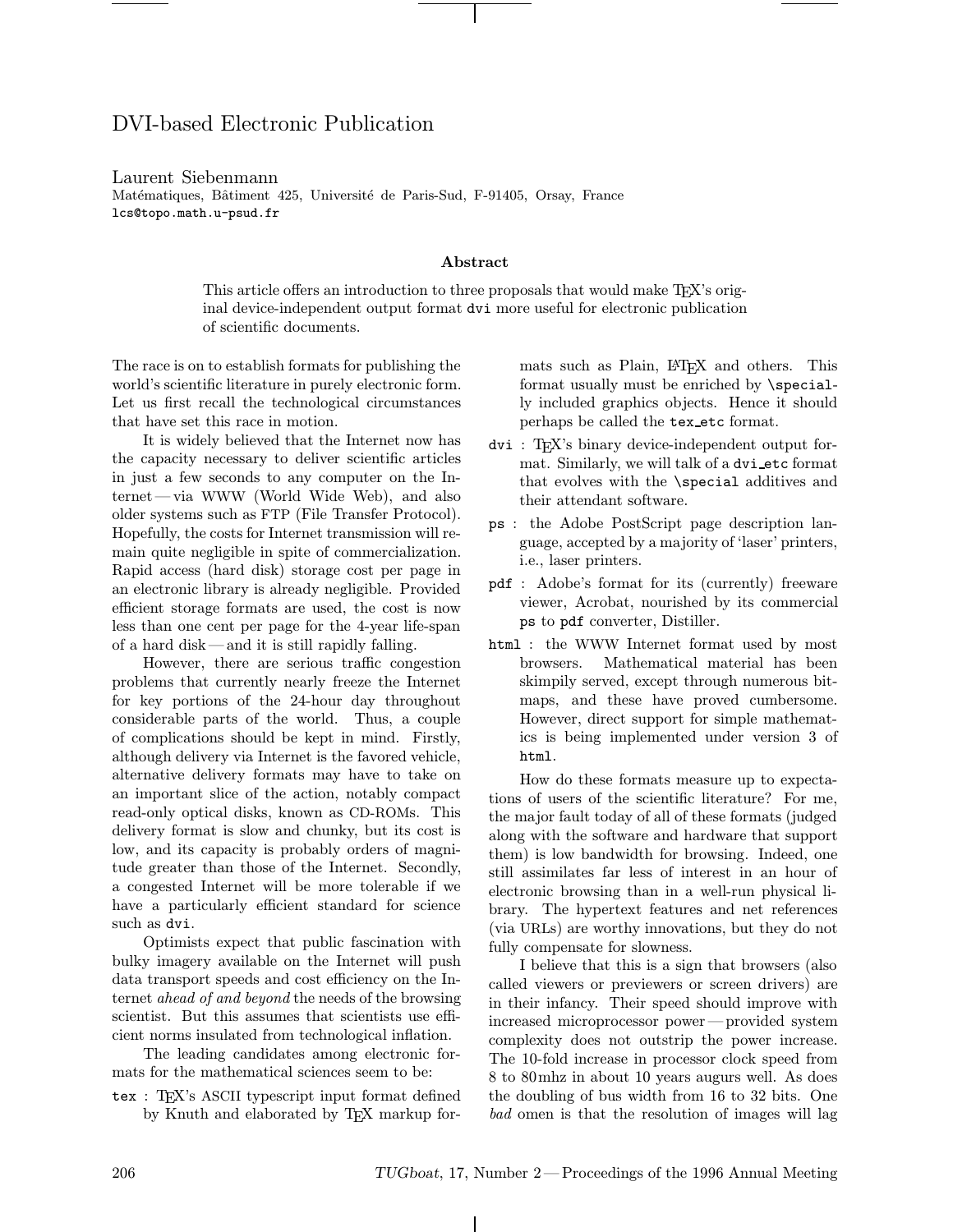behind —if the progress from 70 dpi to 100 dpi in 10 years is any indication.

Equally worrying is the widely heard prediction that Internet services will be too expensive for third-world countries and also for any scientists without robust financial support. It is based on the observation that the Internet is being inexorably commercialized.

One can hope that a combination of growth and competition will make the necessary services affordable. However, there is a grave problem casting its shadow on this optimism—it can be stated as follows. Prices tend to be as high as a market can bear, $\frac{1}{1}$  while science teachers and researchers have relatively little financial clout (and students even less). Thus, we would be wise to ask whether scientists will not be playing a losing game in the same Internet league as business and professional groups.

My answer is the same as for transmission speed. To assure excellent service from the Internet in spite of lacking financial clout, scientists should adopt their own particularly efficient methods of electronic publication. So efficient that even thirdworld scientists will have adequate access to the electronic literature.

In the struggle for effective communication, the scientists' secret weapon is T<sub>EX</sub>. Secret because TEX's inherent complexity will (I believe) restrict its use to a small circle centered on the scientific community in which it was developed. Donald Knuth paid extraordinary attention to efficient operation of TEX: the input tex typescripts and the binary output dvi page description files have information density comparable to that of ordinary ASCII prose (to within a factor rarely worse than two or three). Like prose they are compressible to well under 50%.

To some of you, the idea that electronic publishing with T<sub>EX</sub> should be done 'on the cheap' is revolting. I claim that flexibility of design can allow the same TEX systems to do electronic publishing involving sophisticated typography and high tech—for example color MPEG animations. Better, I want the same posting to serve both poor and rich scientists: a poorly equipped reader might see a still, black-and-white image instead of the color animation, but he should be able browse the same posting.

In prospective summary, our goal should be to extend the domain of extraordinary efficiency of T<sub>EX</sub> from the paper publishing world of the 1980s to the electronic publishing world of tomorrow—and without sacrificing high-tech ambitions.

To return to a more specific question: In what format should science be electronically published? Probably no one format will prove superior in all respects. Scientists should reckon carefully where their best interests lie, and be ready to provide some development effort at crucial points.

The tex format (in LAT<sub>EX</sub> dialect) is currently standard on the pioneering preprint server ftp://xxx.lanl.gov, initiated by Paul Ginsparg. My article [7] can be interpreted as an attempt to make Plain T<sub>EX</sub> as efficient and as archival a markup system as LAT<sub>F</sub>X but by a radically new approach: macro compilation. In my view, however, tex format is best for author and publisher; I believe it is too complex and fragile for the reader.

The dvi format, although intended for the job by Knuth, seems to be in a checkmate position where browsable publication is paramount. As I will now explain, it could lose out entirely if not further developed.

The pdf article format is browsable since both text and graphics are more-or-less instantly viewable (as well as printable). Exotic languages can be handled because pdf tends to include necessary fonts or the relevant parts thereof.

In contrast, a dvi article format is, as of today, probably only printable at best. Here is a quick rundown on the difficulties which it faces and which are addressed by my three proposals. The printability of eps graphics inclusions seems to depend on future implementation of a proposed standard for \special syntax recently published by Rokicki [5]. The browsability of eps graphics is a largely unsolved problem except for the lucky few who have a 'dvi-to-ps' converter and an exceptionally good PostScript viewer. Finally, where one of the more exotic European languages such as Polish and Czech is involved, both printing and browsing currently usually depend on the weighty EC (alias DC) font collection (outside of Europe, expect to be disappointed when you call for it!).

On the other hand, this dvi format, which was designed by Knuth's collaborator David Fuchs, has one signal advantage. It is by far the simplest format for the representation of T<sub>EX</sub> output; indeed it is presented in Knuth [3], along with helpful commentary, in less than 10 pages. Alternative formats such as ps, and pdf are easily ten times as complex. Therefore dvi is comparatively easy to interpret and transform. For example, dvi is readily converted to ps, while the (possibly useful) inverse

<sup>&</sup>lt;sup>1</sup> This occurs particularly with monopolies and oligopolies, which are widespread in the world communications industry.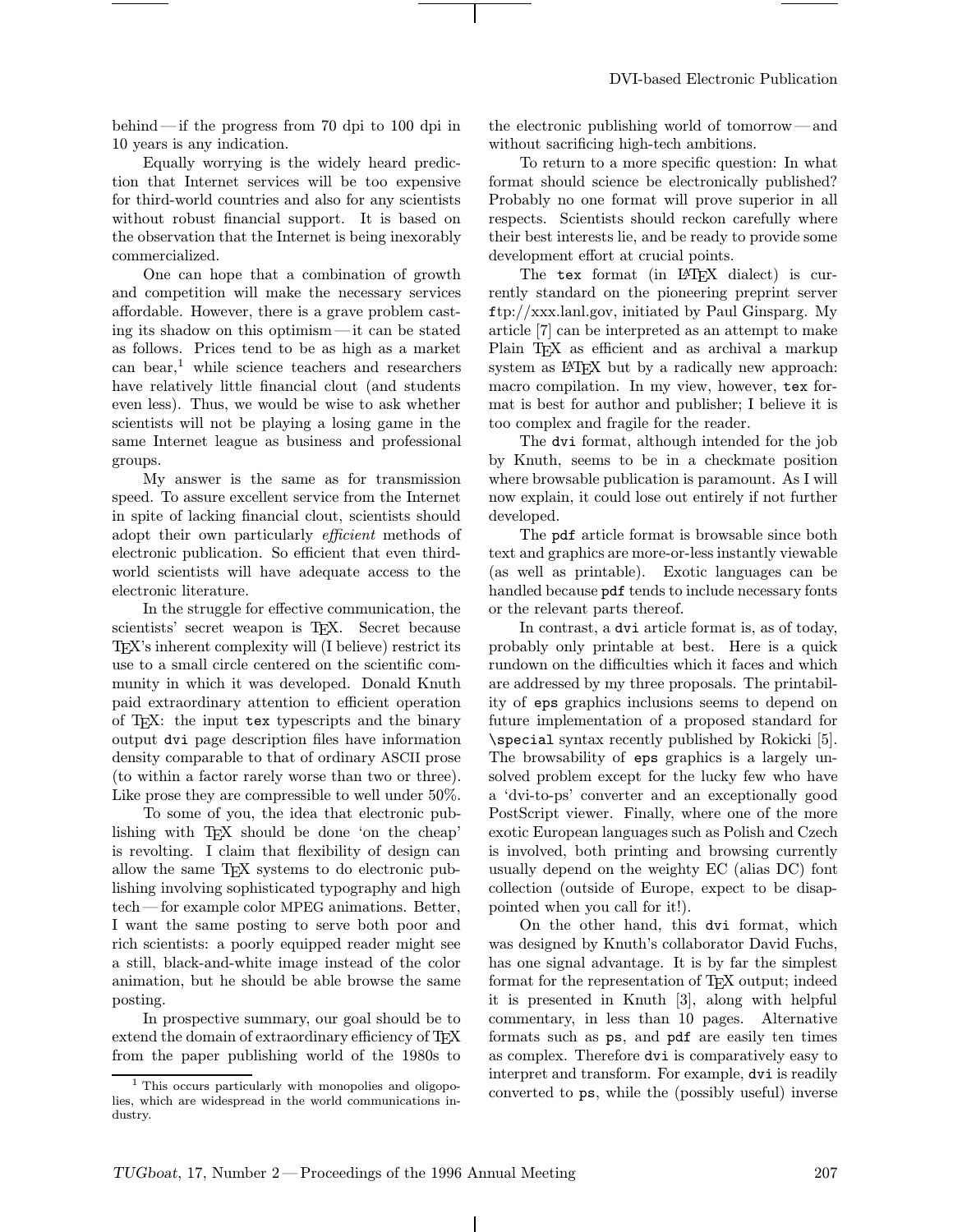conversion of ps to dvi plus eps seems never to have been attempted.

I will focus on the following three proposals, which are intended to help the dvi format to avoid checkmate and then, just possibly, to go on to surpass all competitors! Originally, I explained these innovations on Internet discussion lists, and my often eminent interlocutors made significant contributions. Where the text of this article is concerned, particular thanks are due to Hans Hagen and Tomas Rokicki for some close criticism. Each proposal remains tentative in the sense that it is just a sketched plan for action waiting for support. Developers can immediately examine many details by consulting the list archives indicated below, or by contacting me personally.

• The first proposal is a set of small auxiliary 'atomic' fonts to complement Knuth's (atomic!) Computer Modern CM fonts so as to serve all European languages with a Latin (non-Cyrillic) alphabet. Here is a (last?) opportunity to make Knuth's original CM fonts part of an efficient and durable international system. The new auxiliary fonts would undoubtedly be extracted from the rather comprehensive EC font system currently being completed. Beyond the English-speaking world, typesetting would normally use virtual fonts with composite accented characters based on these atomic fonts. A utility such as Peter Breitenlohner's dvicopy would finally convert the resulting dvi files to the more portable form using only the atomic fonts. The strong points of this scheme are unrivaled efficiency, and compatibility with the core of T<sub>E</sub>X users who have no reason to abandon Knuth's CM fonts.

• The second proposal is the notion of a 'multistandard' graphics object for inclusion in a TEX document. This notion was initially designed to solve the old problem of providing portable previewing of eps (encapsulated PostScript) graphics. But it promises much wider compatibility: a single dvi-based posting should be able to serve all the multifarious graphics formats, and all the abilities and debilities of TEX viewers and printers in all computer environments. At least one programmer of a dvi viewer has been developing very much the sort of mechanism I recommend, namely Hippocrates Sendoukas, with his viewer DVIWin for PCs. The near-coincidence of our independently thought-out ideas is a good omen, suggesting that, in the present instance, there may be essentially one way to skin the cat neatly.

• The third proposal can be viewed either as a very general approach to implementing any standard for 'special' syntax or, alternatively, as a way to achieve dvi portability without such a standard. On each of the major platforms, one creates a freely available utility program converting a (candidate) standard for specials to the native format of any selected TEX dvi interpreter on that platform. The onus of implementation of a standard can thereby be entirely shifted from the implementors of TEX screen and printer drivers to the publishers of dvibased postings. A low-profile utility project will be discussed in some detail.

# An 'atomic' complement to CM fonts

One problem with dvi postings is specifically a European one. No single font encoding quite manages to cover the needs of all European languages that use a Latin-based alphabet. It is well known that Knuth's CM fonts are not sufficient for the Poles, and Czechs. Even the basic EC font encoding (the Cork norm) with numerous accented letters is not sufficient for the Latvians, Welsh and others. There are quite simply more than 256 characters in all. The auxiliary text font series tc of the EC collection [4] will probably have to be combined with virtual fonts to bring them under the common EC roof. This will tend to render non-portable the dvi files involving such languages.

As for the Cyrillic alphabet of our hosts at Dubna, so few accents are used in modern scientific Russian, that conceivably just one 256-character encoding including compound characters may suffice for use by scientists—much as classical CM suffices in the English-speaking world.

My suggestion for the Latin alphabets is to supplement Knuth's CM fonts by a single parallel series for auxiliary 'atomic' characters. It would contain chiefly separate accents, in distinct versions for lower- and uppercase letters. But it would also include some notoriously troublesome characters, for example, the Slovak character  $\int$  (typed as  $\forall v \neq 1$ ), which is difficult to render reliably and beautifully from atomic characters. Such troublesome characters are to be treated as atomic.

Note that the intervention of virtual fonts makes it possible to assemble composite characters from 'atoms' in distinct fonts; thus, the CM fonts need not be modified in any way in order to be the core of such a system.

To achieve optimal typographic quality the author will use virtual fonts —but the virtual fonts are to be subsequently 'atomized' and so eliminated from the posted dvi file, for example by use of Breitenlohner's dvicopy. There is a significant typographical benefit to be gained from the use of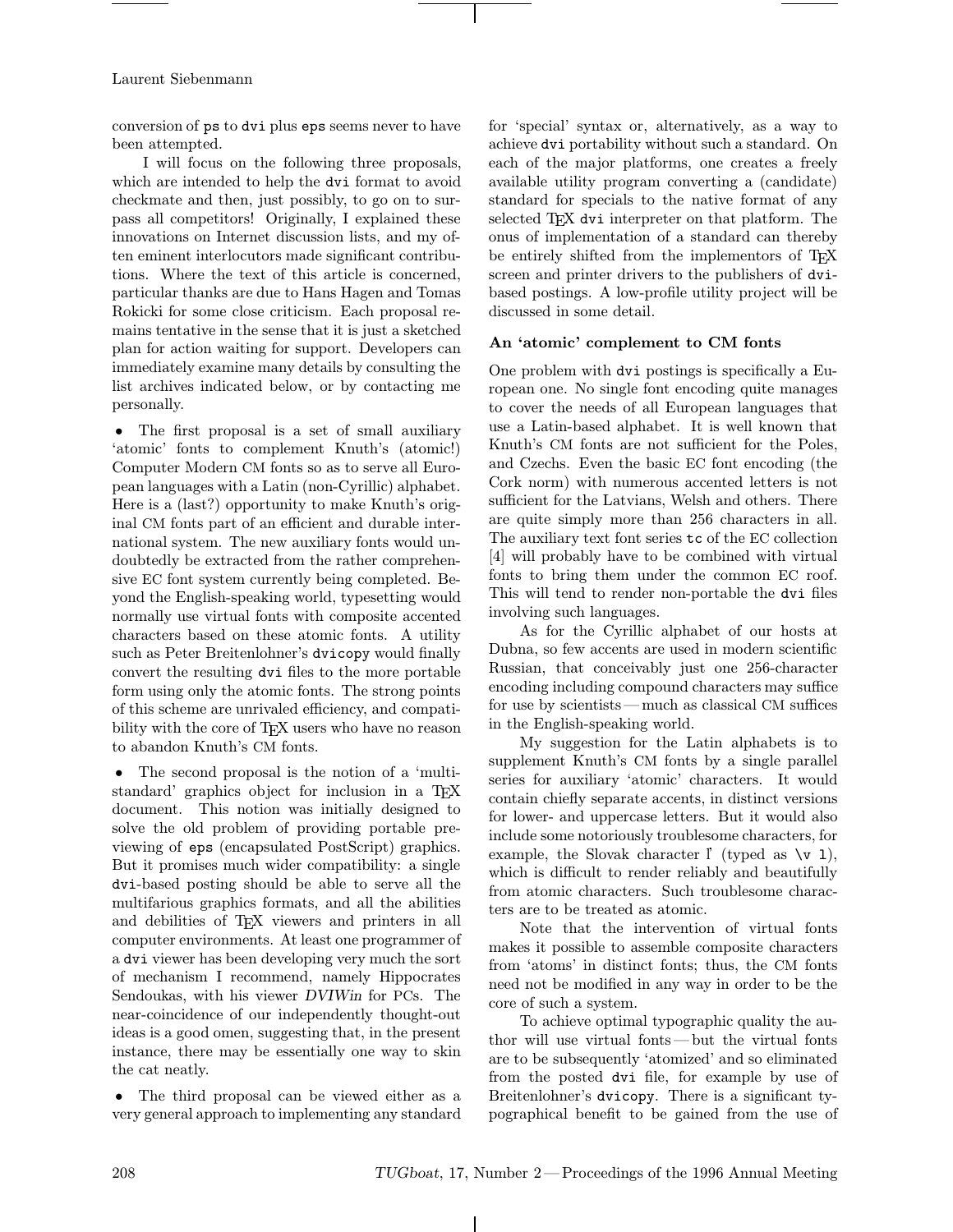virtual fonts: accent positioning can be adjusted to suit any national typography. For example the dieresis (Umlaut) accent is usually placed lower in Germany than Knuth's, whose accent positioning seems most acceptable in France.

This scheme is compatible with the (core) EC fonts in the sense that virtual EC fonts (hopefully with the true EC metrics) can be based on CM and the envisaged atomic complement to CM. This imposes inclusion of some miscellaneous characters that made their T<sub>F</sub>X début in the Cork encoding.

To be widely adopted for browsing electronic scientific postings, such complementary atomic fonts will have to be made available in Adobe Type 1 format, matching the BSR and BaKoMa Type 1 font series.

A somewhat similar proposal (independent of mine) for Adobe-distributed Type 1 fonts was made by Pierre Mackay. It influenced the May 1995 encoding named 8r (for 8bit raw) used by the PSNFSS font system of LAT<sub>F</sub>X fame. But  $8r$  is not atomic if it had been made atomic (as the sadly lacunary Adobe Standard Encoding nearly was) that would have denied access to numerous accented characters present in the Type 1 afb files and reduce them to extra baggage. In my view, the CM fonts of Knuth are unique and deserve unique treatment.

The window of opportunity for acting on the proposal above is opening up with the approaching completion by Jörg Knappen of the EC fonts. The main discussion of this proposal took place on the Math Fonts list [2] from March through May 1994; hopefully, its archive will remain available. Technical problems related to the notion of 'drift' are discussed there.<sup>2</sup>

#### EPS graphics integration

The most glaring defect of dvi format has hitherto been the lack of a standard 'special' syntax for inclusion of graphics objects via TFX's \special command—for it tends to make dvi files non-portable.<sup>3</sup> Where eps graphics (i.e., Encapsulated PostScript graphics) are concerned, a specific proposal for standard 'special' syntax has recently been put forward by Rokicki.

Unfortunately T<sub>EX</sub> screen viewers are, more often then not, unable to directly view eps graphics. Prompt to recognize this problem, Adobe provided standard enhanced formats for screen viewing on Macintosh, and DOS (or MS Windows) systems.<sup>4</sup> On Macintosh, the enhanced viewer file includes a PICT resource numbered 256 in the resource fork of the eps file; it contains either a "packbits" compressed bitmap or (more recently) vectorized PICT graphics.<sup>5</sup> On PCs, the file has a binary format sometimes called EPSP; this has a characteristic header, a segment for the eps file, and a segment for the bitmapped preview; the latter may be a simple tif bitmap with "packbits" compression, or a vectorized wmf. Here, tif means Tagged Image Format File (TIFF is the official acronym), and wmf means Windows MetaFile.

If the enhanced PC and Macintosh viewer formats had been one and the same format, it would surely have been adopted overnight as a standard. But, as matters now stand, the enhanced eps files pose an annoying portability problem—and neither seems to have been widely adopted on UNIX systems —which tend to rely on PostScript interpreters for graphics previewing.

Thus, in practice, the standard proposed by Rokicki will assure portability between printers but often not between TEX viewers on different platforms. This puts dvi format in grave jeopardy as a publication format.

The portable viewing problem for eps graphics could (as noted above) be solved by setting up a viewing standard common to the Mac and PC platforms. Here is an obvious approach: have the eps text file myfig.eps accompanied by a parallel tif bitmap file myfig.tif. With modest effort, viewer builders on all platforms could derive the desired preview from the tif bitmap. Such bitmaps can be displayed as fast as the surrounding text. If the bitmap is scaled downwards (not upwards!) to its screen size, the image quality is usually good at least for the line figures that dominate in the mathematical sciences. For best quality, figure labels should be put in a TEX overlay. The syntax proposed by Rokicki is adequate; so one merely enhances the functionality to provide previewing using the tif bitmaps.

<sup>2</sup> These problems (rather minor ones, I believe) could be

entirely bannished by a TUG standard for  ${\tt dvi}$  interpretation.  $^3$  The  ${\tt text}$  format does not have an acute problem here. My boxedeps.tex (Feb. 1991; a TEX macro package available on CTAN) first made tex typescripts using eps graphics portable in spite of this lack of \special standardization. LATEX has recently adopted a similar approach (basically one of systematically accommodating all extant syntaxes) and extended it to \special commands governing color, rotations, etc.

<sup>4</sup> Adobe also provided a device-independent preview format EPSI (I for Interchange). Alas, its bulk is high and its quality low, and it is almost never used.

<sup>5</sup> This view-enhanced Macintosh eps file format is universally supported in the Macintosh world. The benefit justifies the considerable cost in space: typically the compressed volume devoted to graphics is doubled.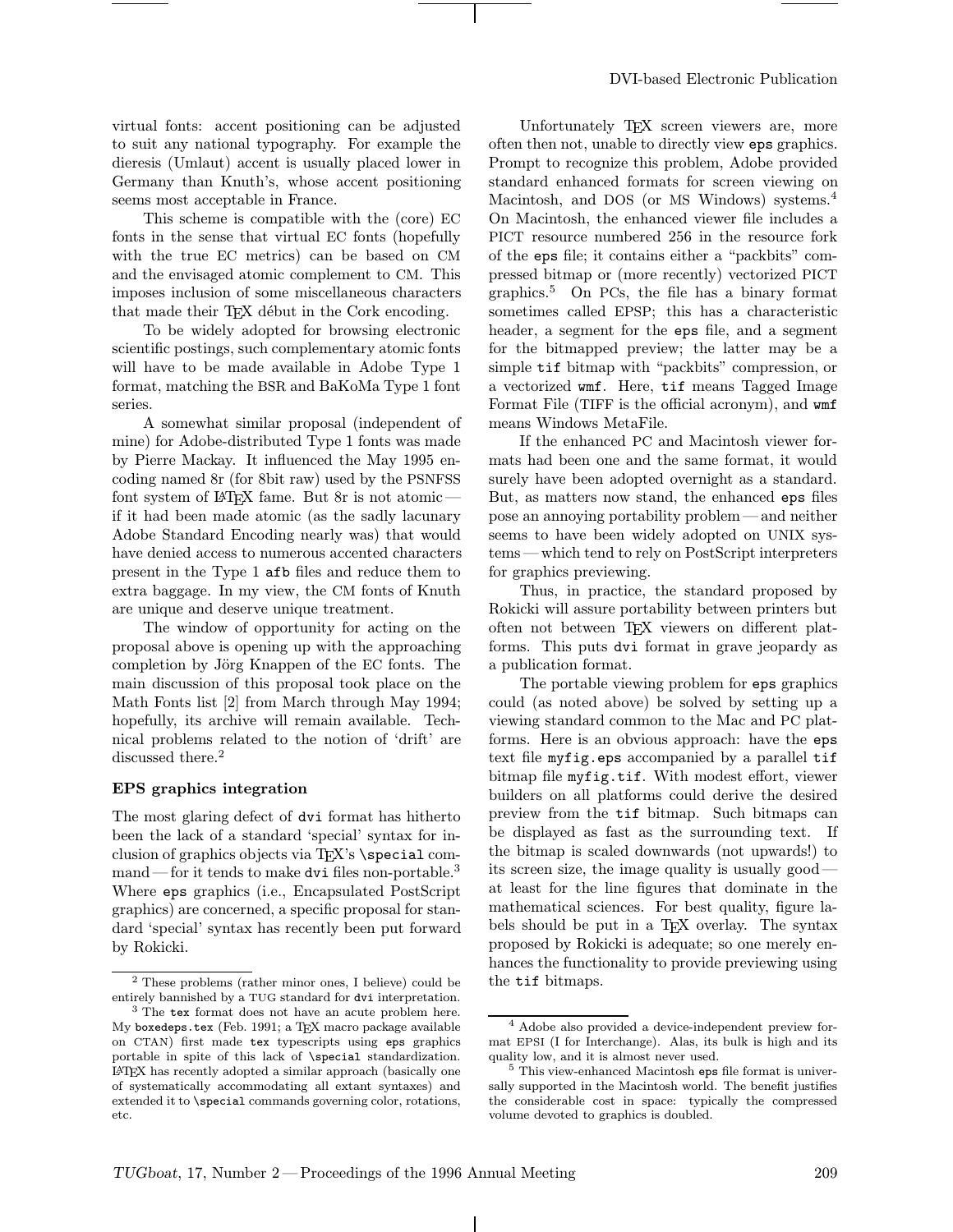This solution seems worth implementing since it would solve an urgent problem. The basic functionality, i.e., use of a parallel tif file to give a viewer image corresponding to an eps file is already present in the two MS Windows viewers DVIWin [6] and DVIWindo [9]. They are by Sendoukas and Y&Y Inc., respectively. Unfortunately, such a development seems unlikely to come about spontaneously...

# Multi-standard graphics integration

The above potential solution for eps graphics integration with previewing is a very particular case of the use of several graphics standards to represent a single graphics object. Would it not be worthwhile to have a general scheme that goes well beyond the viewing problem as Adobe understood it ten years ago? We need a multi-standard scheme that can provide viewers with the very best screen representations available for any given platform!

This seems to me a bold enough idea to command the respect of a standards committee. I am hopeful that any number of distinct graphics norms can be handled by one and the same protocol so as to allow the same dvi file to serve on all platforms under all circumstances. Sendoukas was perhaps the first to envisage this possibility; see the documentation of his DVIWin.

Fortunately, the sort of 'special' syntax proposed by Rokicki seems adequate for the functionality we want. For example:

# \special{:: object multifig=myfig width=200 height=120}

might be be interpreted as follows: there is a graphics object whose name root is myfig; its representation norm is to be selected by the driver among those available; the image is to be linearly scaled to fit exactly onto the rectangle 200bp wide and 120bp high, with its lower left corner located at the TEX insertion point (all mentioned dimensions are thereafter corrected by TEX's magnification factor). Thus, in this most convenient case, the image rectangle (on paper or screen) is specified in the \special's argument string viewed in isolation.

More specifically, consider the integration of a graphics object myfig that is represented as a highresolution color bitmap myfig.jpg of JPEG norm for viewers that have such wonderful<sup>6</sup> capabilities, and by a simple tif bitmap file<sup>7</sup> myfig.tif designed to serve as a lowest-common-denominator format for viewers without JPEG display capabilities. We explain the integration in terms of this example, which is one that possibly no TEX viewer yet handles today. Indeed, Possibly the one-file eps-with-preview offered by Adobe blinded most developers to the virtues of the more general multistandard scheme.

Only the article author's intended experience, and that of the browsing reader needs to be described, for we have already indicated the sort of 'special' syntax that TFX and the viewer will manipulate behind the user's back.

The user will exploit a macro package for integration of multi-standard graphics; this package will have syntax similar to one of the several integration packages for eps graphics.<sup>8</sup> (The T<sub>EX</sub> user rarely wants to have to work with explicit figure dimensions!) Thus, figure placement and size will be adjusted using conventional macro commands such as \ForceWidth{0.75\hsize}.

Much as with LAT<sub>F</sub>X's cross-referencing, the result of a first production cycle is likely to be disappointing; typically the figure is crammed into a squared-out box. This is because TEX is quite unable to find out the shape or size of the figure since both graphics files mentioned are binary and TEX reads only text files. But the viewer can conveniently take on that task,  $9$  and the author is instructed to preview and expect good results on second and later runs.

If the viewer is able to accept JPEG files, previewing is in color, and, if not, the image is the black and white familiar for eps previewing.

To post the dvi file with its graphics inclusion, the author packages it with the jpg and tif files in a directory—whence the posting format name dvi etc. He should omit an ephemeral ASCII file myfig.gdf, say, a temporary 'graphics description file', which is created by the viewer or alternatively by the utility mentioned in the last note, and which serves to pass on to TEX the bounding box information on the graphics object that TEX initially could not read.

What happens when a user browses this dvi etc posting with a different viewer supporting the proposed multi-standard? The user immediately

 $\frac{6}{6}$  Notably unrivaled compactness and nearly perfect scalability.

<sup>7</sup> Simple tif means black-white, 'packbits'-compressed, and with strip structure but no tiles. This is the sort of preview that Adobe Illustrator can include inside eps files for PCs.

<sup>8</sup> It can be derived from the existing version by relatively minor generalizations.

<sup>9</sup> Alternative: It would be more conventional to assign this task to a utility that is to be run first off; on the other hand, one utility per platform would suffice, and a disappointing first run would be avoided. For example, on on PCs, a utility called TIFFTAGS can be used to deal with tif files.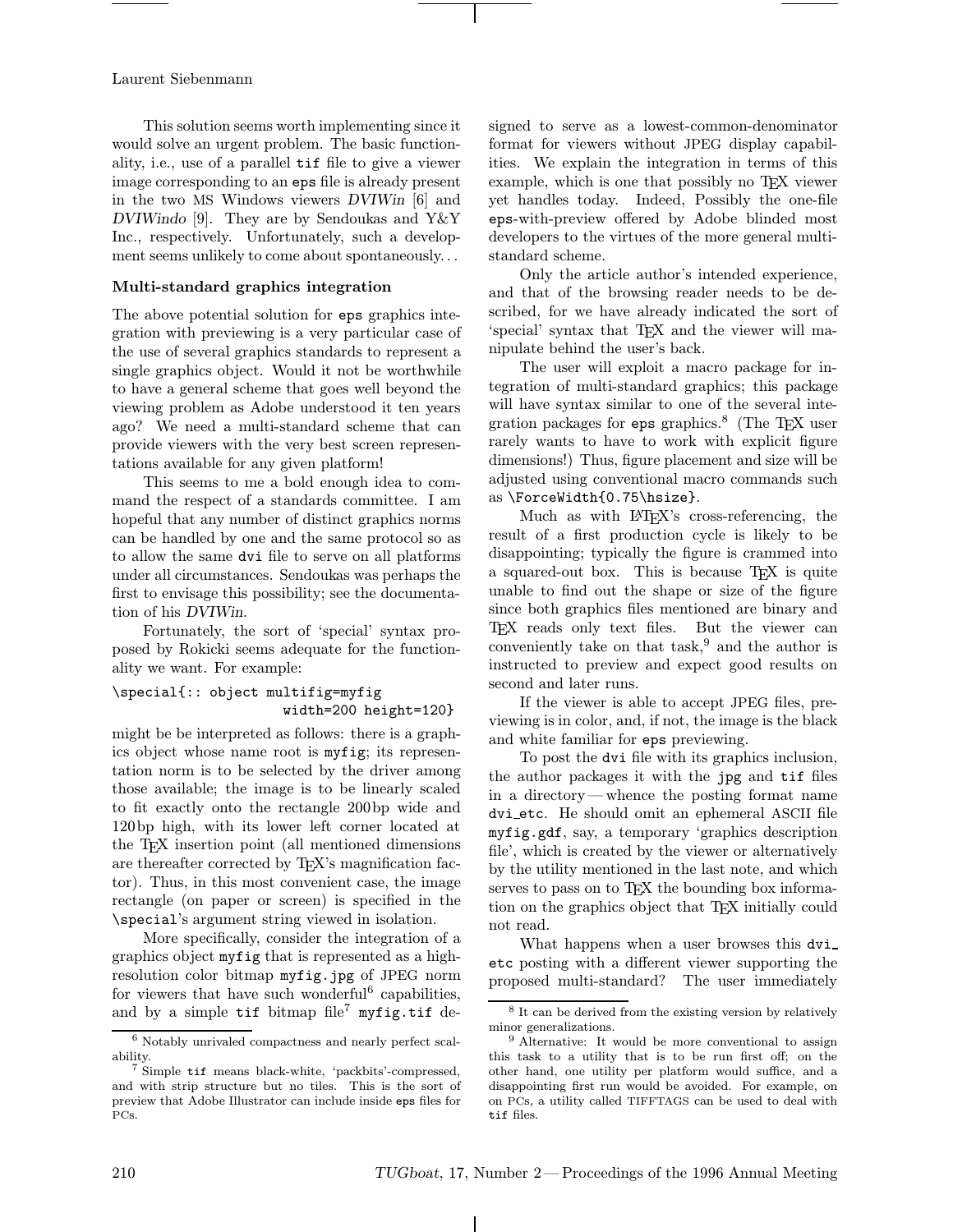sees the best image his viewer can offer on the basis of available files. But let us imagine that the user sees only the modest tif and is unhappy because he knows that his viewer can handle good-quality gif images (but not jpg). Here the multi-standard again comes to the rescue: it suffices to convert from jpg to gif and the high-resolution images appear!<sup>10</sup>

Popular PICT and WMF scalable graphics become portable. The above JPEG example of multi-standard graphics integration is forwardlooking. Here is an application that gives an immediate payoff. One creates a preprint posting using the Macintosh's native vectorized PICT graphics (suffix pct) and the multi-standard 'special'. A notice with the electronic posting recommends that users on other platforms convert the PICT graphics to their favorite local norm, which for PCs means a Microsoft Windows MetaFile with extension wmf. 11 The multi-standard graphics integration using a single 'special' syntax will assure that the graphics appear on the end-user's screen as soon as a version in his native norm is available. Successful viewing of vectorized graphics almost always implies optimal printing, but not conversely.

In summary, with multi-standard graphics integration, one can confidently use and post with TEX the native vectorized (scalable) linefigures of Macintosh and Microsoft Windows. The viewing is then of optimal quality at all scales; this includes the labels if they are based on hinted outline fonts. A high degree of portability will be assured.

Since there is, at long last, a technical working group devoted to 'special' standards [5], let us wish them the intelligence, openness, stamina and goodwill necessary to deliver a powerful standard. The long-term health of TEX's dvi format requires such a standard.

The Internet discussion of the above graphics multi-standard proposal can be consulted on WWW as a hypermail archive:

#### http://math.albany.edu:8800/hm/emj/

# Assisted portability of dvi files

The classic retort to pious predictions concerning future standards is: "Don't hold your breath while waiting!" If the past is the measure of speed of progress with 'special' standards it could be another decade before an official standard deals frontally with multi-standard graphics. This educated skepticism drives me to propose an immediately applicable scheme, one which is similar in spirit to the boxedeps utility that I developed in the period 1989–1991 to make tex typescripts with eps graphics immediately portable.

This last proposal can be viewed either as a very general approach to rapidly implementing standards for 'special' syntax (graphical or not!) or, alternatively, as a way to survive without such standards.

Zapping specials We first discuss a bite-sized form of assisted portability. We consider a small but embarrassing problem that has conjecturally held back the dissemination of dvi files containing HyperTEX specials. The shortage of viewers that support the specials is not the culprit. In principle, electronic science journal postings in dvi format should *all* include HyperT<sub>E</sub>X specials, since these potentially offer the revolutionary viewer features that are making html and pdf postings so attractive. The presence of these specials would be a strong incentive to TEX viewer modernization and a payoff to those who have installed HyperTFX viewers. So why are *HyperTEX* dvi files so rarely posted? Mostly, I claim, because so many existing viewers and printer drivers complain loudly about unrecognized specials, and sometimes go so far as to halt processing. This is quite incompatible with my own interpretation of Knuth's intentions for the \special command (see The TEXbook, pages 228– 229). I would say that he recommends a driver execute only specials it understands; and that, for those specials it does not understand, the driver should do exactly nothing, gracefully. Clearly many programmers have a different interpretation and espouse a less tolerant policy; and unfortunately, Rokicki does not clarify this issue.

And so, my introductory challenge is: Find a way to let existing HyperT<sub>E</sub>X specials circulate in dvi files without wreaking havoc where HyperTEX is not supported. There is a practical response. In view of the relative simplicity of the dvi format, one can make available on all platforms a small utility to automatically delete all specials from any dvi file. Thus, specials that cause a fuss can be suppressed whenever necessary. In reality this 'zapping' would

<sup>10</sup> There is a regrettable tendency among users to convert jpg files at an early stage to eps; this often means the file is encysted in the eps in a bulky form that moreover usually cannot be exploited for screen viewing. A best possible format, such as jpg for color bitmaps, deserves to be posted as is.

 $^{\rm 11}$  Powerful conversion utilities are becoming available on most platforms. For the many users who refuse to become involved in conversions, one can hope that WWW servers will soon automatically supply to any WWW-connected viewer the graphics norm(s) it requests. Sendoukas recommends an alternative: viewers and printer drivers could ally themselves with conversion utilities so that they become able to exploit a broad spectrum of graphics norms.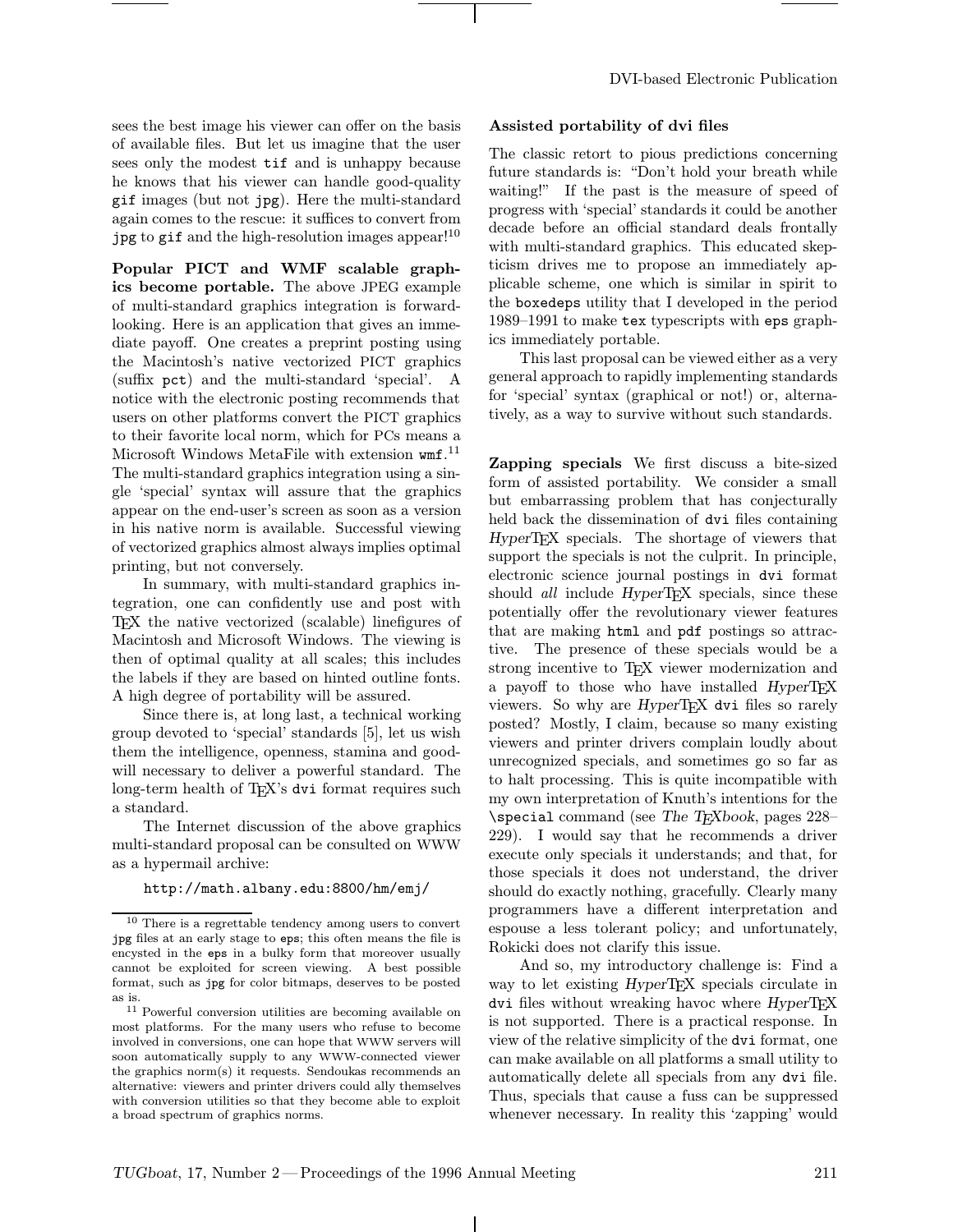probably be just one among several functions of a dvi utility.

There is a related development that should be mentioned here since it inspired the proposal for assisted dvi portability. Geoffrey Tobin has defined a new ASCII version dvl of dvi format along with converters in both directions [8]. As it stands, Tobin's system allows electronic publishers to adjust or update 'special' syntax using a programmable editor. On the other hand, any autonomous and fully automatic utility for users would probably better operate directly on the binary dvi files.

After the above 'teaser' featuring 'special zapping', let us consider more important roles for utilities that propose to adapt dvi-based postings to the idiosyncrasies of viewers and printer drivers. There are many possible profiles for such dvi 'localizer' utilities; I mention two.

A) High-profile utility Given any dvi file, this utility would convert the specials in it to those required by a driver to be specified (within bounds) by the user. Reasonable bounds might mean: to suit any of the screen and printer drivers present on the platform where the utility operates. Such a utility would certainly be worthwhile, but it would be of considerable size, and tiresome to construct, because specials and their syntaxes are numerous and various. There would also be a big maintenance problem since specials are proliferating; thus, one might frequently encounter messages to the effect that certain specials listed in the log file could not be understood, and that, just possibly, a more recent version of the utility would do a more thorough job.

B) Low-profile utility This would be designed to serve only quite restricted dvi files—for example, those adhering to an ad hoc specials standard. This seems very suitable for a group of electronic publishers.

Let us consider a hypothetical but plausible instance. A group of electronic scientific journals decides that, for their current needs, a limited set of specials will suffice—say, those governing color, eps integration with bitmapped previewing, basic hypertext, and net references (URLs). They post dvi files plus graphics files adhering to their ad hoc standard and they build the corresponding utilities for all platforms and post them conspicuously. I provisionally call both the format and the utility dvi etc.

I believe that such a low-profile scheme is ripe for implementation. So let us examine how some obvious difficulties can be overcome.

**Problem (i)** The posted dvi had better not contain the ad hoc specials standard in an active form, since many users will be assaulted by complaints from touchy drivers.

Solution: The posted dvi can have its ad hoc specials removed to an external module, the 'special' locations being remembered by a system of pointers. Then the dvi file contains no true specials whatsoever, and there will be no complaints if the uninformed user directly views the dvi. In that case, there should be a clear notice on a cover sheet (the first dvi page displayed!) indicating that all specials are currently inactive and should be activated by use of the dvi etc utility. When that is done, the cover sheet changes to indicate for which driver(s) the dvi is now suitable and how versions for other drivers can be obtained.

**Problem (ii)** It should be possible to arrange for automated reception and viewing of downloaded documents.

Solution: Scenarios for automation will vary. Supposing (for example) that the reception platform is Macintosh, Mime conventions can assign to the auxiliary module brouwer.etc a type and creator so as to launch the dvi etc utility. If this utility has been parametered for a specific dvi viewer and put on alert status, then conversion of the posting to the format of the driver can proceed automatically and the localized dvi file can appear automatically in a window of the viewer.

Problem (iii) Graphics objects in viewer-ready bitmapped form never have the same format for MS Windows and Macintosh systems. But, for simplicity,it is highly desirable to have one and the same graphics material for all platforms. What to do?

Solution (for  $b/w$  bitmaps): Since the conversion of the simplest tif to a bitmapped Macintosh PICT resource is not difficult to program, the external module need only contain the tif bitmap. The utility should therefore (as necessary) combine tif plus eps files to create the Macintosh or PC previewenhanced eps file format of Adobe.

Thus, an article brouwer can be posted in two parts: brouwer.dvi, a classical dvi file (without specials), and brouwer.etc, an auxiliary module containing 'special' material. There is also a onefile alternative mentioned below.

Problem (iv) The ps and pdf formats present an article as a single file including the graphics. To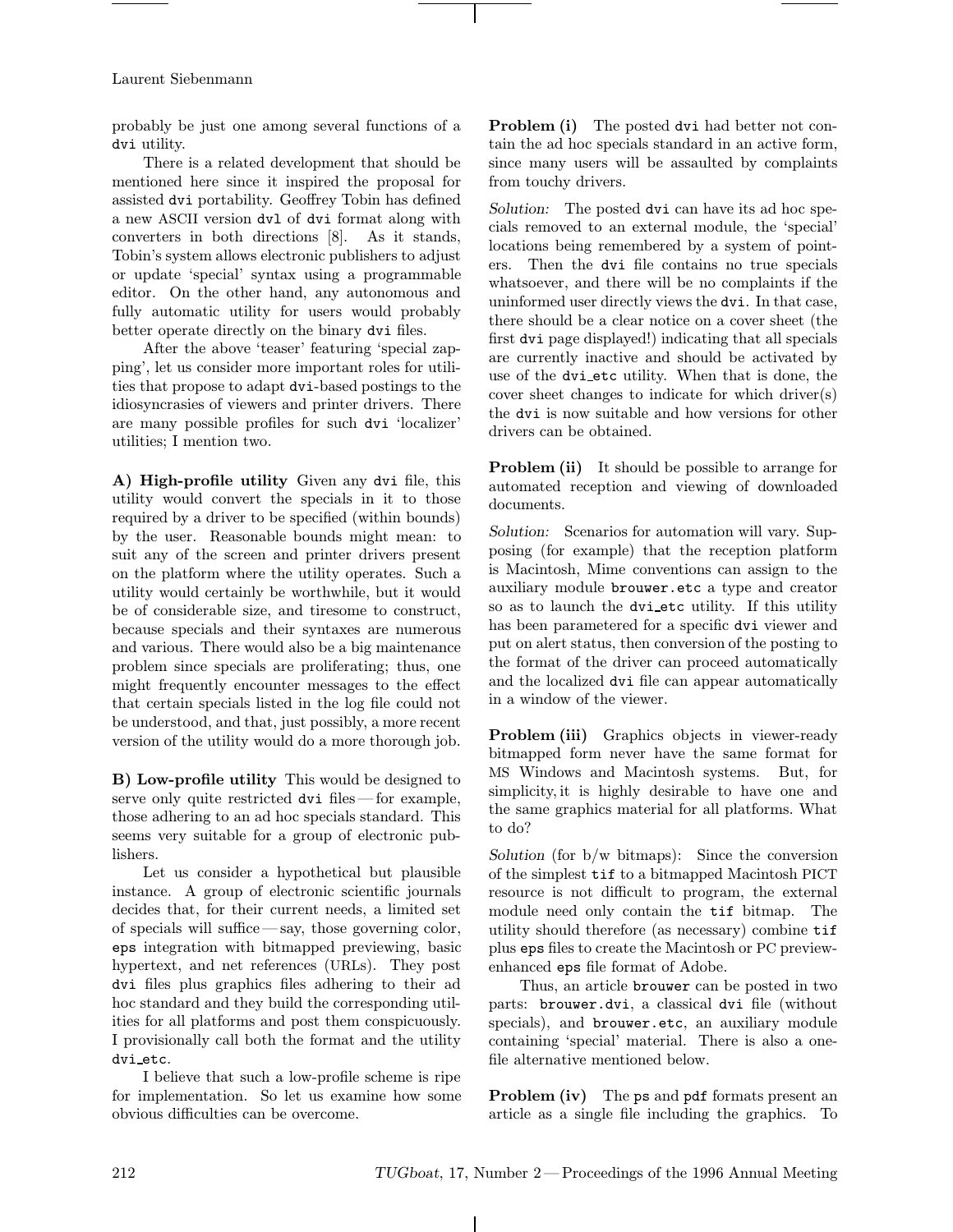compete successfully, a dvi-based posting should be equally unified.

Solution: This problem more or less disappears if each article is presented as a zip archive file. Zip is an interplatform standard for packaging and compressing files and/or directories. It attends to such niceties as directory structure, the text versus binary distinction, Macintosh types and creators, and UNIX permissions, etc.

Improved Solution: Anselm Lingnau lingnau@tm. informatik.uni-frankfurt.de pointed out on the EMJ list that, at the risk of violating the letter of the law for dvi format, it is in practice possible to insert an arbitrarily long segment of material into a dvi file without influencing its behavior under any known driver. (His aim was to include pk fonts in dvi files.) More precisely, in the terminal segment: post (postamble) (font definitions) post post  $q[4]$  2  $223's[\geq 4]$ , one is free to insert extra stuff before the four-byte pointer  $q[4]$  to the file offset of post.

Thus, all the 'special' and graphics material for an article can alternatively be located in a single file, which will itself behave as a dvi file. (This dvi should have a cover sheet that tells how it could be exploited more fully.)

This insistance on a one-file format is somewhat misguided. When interplatform standards such as tif or eps are involved, it can be helpful to informed users to present such files 'tel quel'. For example, in the absence of a viewer with adequate graphics capabilities, tif graphics could be viewed autonomously.

Notice that in this low-profile dvi etc scheme, the material a user fetches from a server is always independent of his computing platform, so it lends itself to email delivery and to exchanges among colleagues, i.e., to situations where the sender has no knowledge of the addressee's platform. (However, to serve platforms not yet equipped with a dvi etc utility, it makes sense to dispense 'prelocalized' dvi etc files suitably requested by email.)

The dvi etc format is still in flux; it will have to be designed with care for maximum flexibility since use of specials knows no bounds.

The politics of assisted dvi portability This new strategy—particularly in the above low-profile form—seems to have many advantages:

- (a) the total amount of work involved is hopefully less than if individual driver builders were all asked to retrofit a new standard;
- (b) by creating such a coherent system of utilities one can provide a universally valid distribution format without having to extract assent and effort from every last driver builder;
- (c) upgrading such a format is a pay-as-you-go affair, which can be transparent to the end-user and to the driver builders;
- (d) competing formats can coexist peacefully;
- (e) a small cross-platform group of like-minded developers is able to implement the system.

#### Scorecard

Here is a quick ranking of dvi format measured against its two closest rivals, ps and pdf.

• reliability: dvi and ps are very reliable whereas pdf is still having numerous very serious teething problems. I will not discuss them except to point out that they are providing a few years' grace for the TEX community to come up with a competitive dvi-based format.

• viewer availability: dvi and pdf rank about equal for scientists, while ps ranks last since ghostscript-based PostScript viewers are not widely installed outside the UNIX world.<sup>12</sup> This could change rapidly in the PC world. But, in the Macintosh world, there is still no PostScript viewer that is suitable for browsing.

• format portability: The straggler is the dvi format: Only printed English text with mathematics is currently portable in dvi format; graphics or other 'special' enhancements are non-portable. That is not good enough for dvi format to hold its own as a publication format. But the proposed standard [5] and the three proposals of this article are aimed at extending this portability to cover essentially all scientific publication in electronic form.

• print quality: dvi is the currently the winner because for most printers (PostScript and non-PostScript) there exist several good drivers. For the PostScript printers dvi and and pdf rank equal and offer optimal quality. The ps format is slightly inferior in current practice; for, by tradition, nonscalable pk fonts of 300 or 600 dpi resolution are used.

• print convenience:  $\mathsf{ps}$  files often pose problems for lack of a parent application to manage the printing operation. In particular, the printing of a part of a PostScript file is too often out of reach of the casual user.

• graphics screen viewing quality: ps and pdf beat dvi whenever the dvi viewer uses bitmapped previewing. However, provided figure labels are put in a T<sub>EX</sub> overlay, the bitmaps are usually quite satisfactory.

<sup>12</sup> Some ghostscript-based viewers will soon accept pdf.